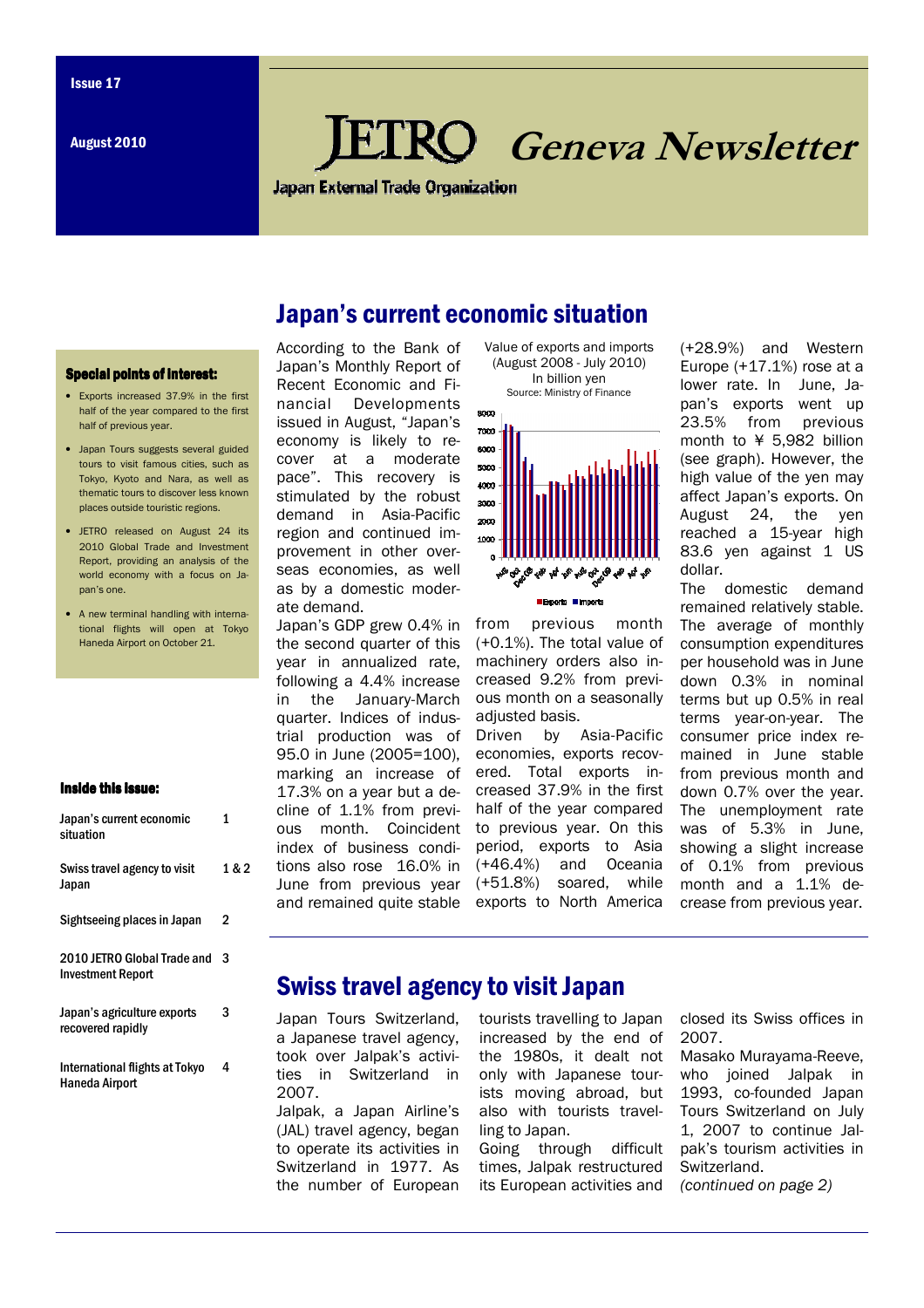

Masako Murayama-Reeve, Managing Director, Japan Tours Switzerland

### Swiss travel agency to visit Japan

(Continued from page 1)

#### Japan Tours' services

Japan Tours has two offices in Switzerland, located in Zurich and Geneva. Both are next to the cities' train stations.

It provides a wide range of services for people wishing to travel to Japan, supplying all sorts of flight tickets, bookings of accommodation all over Japan and guided tours with a limited number of persons.

Masako Murayama-Reeve distinguishes steady clients, who are Japanese people or businesses people working in close relation with Japan, and Swiss tourists. According to the Japan National Tourism Organization, 8,222 Swiss tourists visited Japan from January to April 2010. However, she argued that the number of people coming from Switzerland is proba-

bly much higher given that Japan Tours also deals with a large number of clients with other nationalities.

Clients are "young people who have some knowledge about Japan through mangas, food, business connections…"; Japan also became an affordable destination "if you make good choices", she said.

#### Swiss tourism in Japan

Japan Tours suggests several guided tours to visit famous cities, such as Tokyo, Kyoto and Nara, as well as thematic tours to discover less known places outside touristic regions. It also proposes visits to the Northern island (Hokkaido) and to Southern islands (Shikoku, Kyushu and Okinawa). Smaller Southern islands, like Kerama and Yaeyama, are really successful too: "Swiss people love those places where even Japanese people have never been; they are popular even for Australian people who go there for the world famous diving sports", said Ms. Murayama-Reeve.

The number of Swiss people visiting Japan increases 15% per year, but the annual growth of all tourists is of 35%. More and more Chinese, Hong Kong, Taiwanese and South Korean people visit Japan.

What is the reaction of Swiss people when coming back from Japan? "Cleanness, hospitality and efficiency", she said. She further argued that "Swiss people are punctual. But in Japan, it is much more than punctuality. For instance, there are trains from Tokyo to Kyoto every three minutes and they are always on time".



Kiyomizu temple gate near Kyoto



Kenroku-en garden in Kanazawa (West coast of Honshu island)

# Sightseeing places in Japan

As Japan consists of four major islands and 6,848 smaller islands stretching 3,300 km from cool temperate to subtropical climates, the number of places to visit in Japan is huge.

Tokyo is made up of a variety of attractive places, including Ginza, a shopping district, Shibuya and Harajuku (with their fashion stores and "Gothic Lolitas") and the imperial palace and gardens. 125 km in North of Tokyo, Nikko is housing shrines and temples (a UNESCO World Heritage Site), lake Chuzenji and Kegon Falls. On the West of Tokyo is Mont Fuji, Japan's highest mountain (3,776 m) and the renown hot springs of Fuji-Hakone-Izu.

As a former capital, Kyoto is the home of 2,000 temples, imperial palaces and several beautiful gardens. Nara, another former capital, encompasses eight temples, shrines and ruins, as well as the Heijo Palace.

Many other Honshu's places also worth a visit: Mount Koya, Hiroshima, Miyajima island, Matsue Castle, Izumo, old wooden houses of Takayama, the 260 islands of Matsushima Bay…

The Northern island, Hokkaido, has several natural parks with volcanic areas, lakes and brown bears. Southern islands, such as Kyushu, Shikoku and Okinawa, provide numerous

areas of hot springs, splendid coast landscapes and white beaches.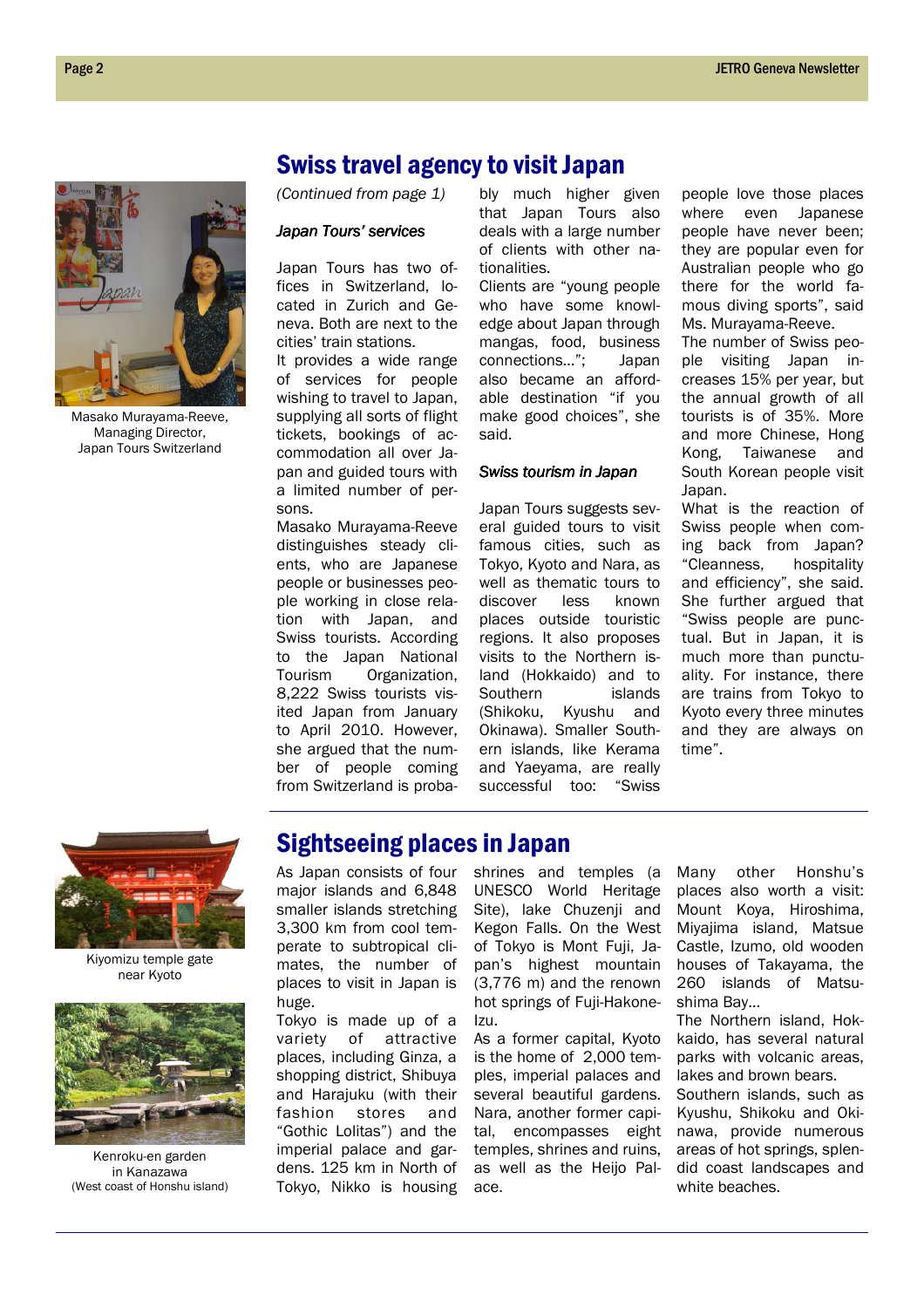### 2010 JETRO Global Trade and Investment Report

JETRO released on August 24 its 2010 Global Trade and Investment Report. It provides an analysis of the world economy with a focus on Japan's one.

It shows that following the world's economic crisis, global GDP will recover 4.6% in 2010, led by Asian economies, especially China and India.

World trade in goods declined 23.0% in 2009 to USD 12.3 trillion, showing the sharpest decline since 1949. Exports of 18 major economies increased 27.7% in the first quarter 2010, showing signs of recovery.

In Japan, exports were in 2009 down 25.2% to USD 580.8 million, marking the largest drop since the post -war decline of 70% in 1945. Imports also declined 27.0% to USD 552.3 billion. Japan's exports and imports began to recover in the last quarter of 2009. In the first



GDP growth in some major economies Source: JETRO

quarter of 2010, Japan's exports jumped 46.4% and imports increased 21.1% over the year. China became Japan's largest export destination during the last quarter of 2009.

Foreign Direct Investments (FDIs) also fell dramatically (-42.6%) in 2009 to USD 1.1 trillion. As the number of M&A increased 6.9% in the first half of 2009, a recovery of FDIs is expected this year.

Japan's outward FDI dropped 42.9% in 2009 from previous year to USD 74.7 billion and Japan's inward FDI fell 51.8% to USD 11.8 billion. As outward M&A soared 52.3% in the first half of 2010, outward FDI should recover in 2010 (the first six months of 2010 already accounted for 80% of 2009 FDI total value).

The report also emphasizes that 121 new FTAs have been signed in the 2000s (187 FTAs are existing worldwide). A large number of FTAs have been concluded in the Asia-Pacific region, including ASEAN FTA (AFTA), ASEAN-China FTA and ASEAN-South Korea FTA. Japan also has 11 FTAs in force (as of July 2010).

For further information, please see the JETRO press release (in Eng-<br>lish): http://www.ietro.go.in/en/ http://www.jetro.go.jp/en/ news/releases/20100824801 news

A summary of the report is also available in English at: http:// www.jetro.go.jp/en/news/ releases/20100824801-news/ reference.pdf



Share by country of Japan's exports Source: JETRO

### Japan's agriculture exports recovered rapidly

Since last year's automn, Japan's agriculture, forestry and fish exports recovered rapidly. In the first half of 2010, these exports rose 18.2% yearon-year to ¥ 240 billion. Exports of rice, fruits and seafoods went up sharply. The objective of the Ministry of Agriculture, Forestry and Fisheries (MAFF) is to increase the figure to one trillion yen in seven years.

Most of these products are exported to Asian countries: Hong-Kong



Share of Japan's agriculture, forestry and fish exports Source: Ministry of Agriculture, Forestry and Fisheries (MAFF)

(22% of agriculture exports), Taiwan (13% ), China (11%) and South Korea (10% ). 16% are exported to the United States and only 5% are exported to the European Union.

Exports of agricultural products represent 60.5% of agriculture, forestry and fish exports. Most exported products are sauces and beverages (34.5% , especially soy sauces and sake), tobacco (9.2% ), dairy products (6.8%), cereals (6.7%, in particular wheat), fruits (4.8% ) and fancy foods (11.1%).

Fish exports account for 37.6% of agriculture, forestry and fish products.



Japan's agriculture exports Source: MAFF